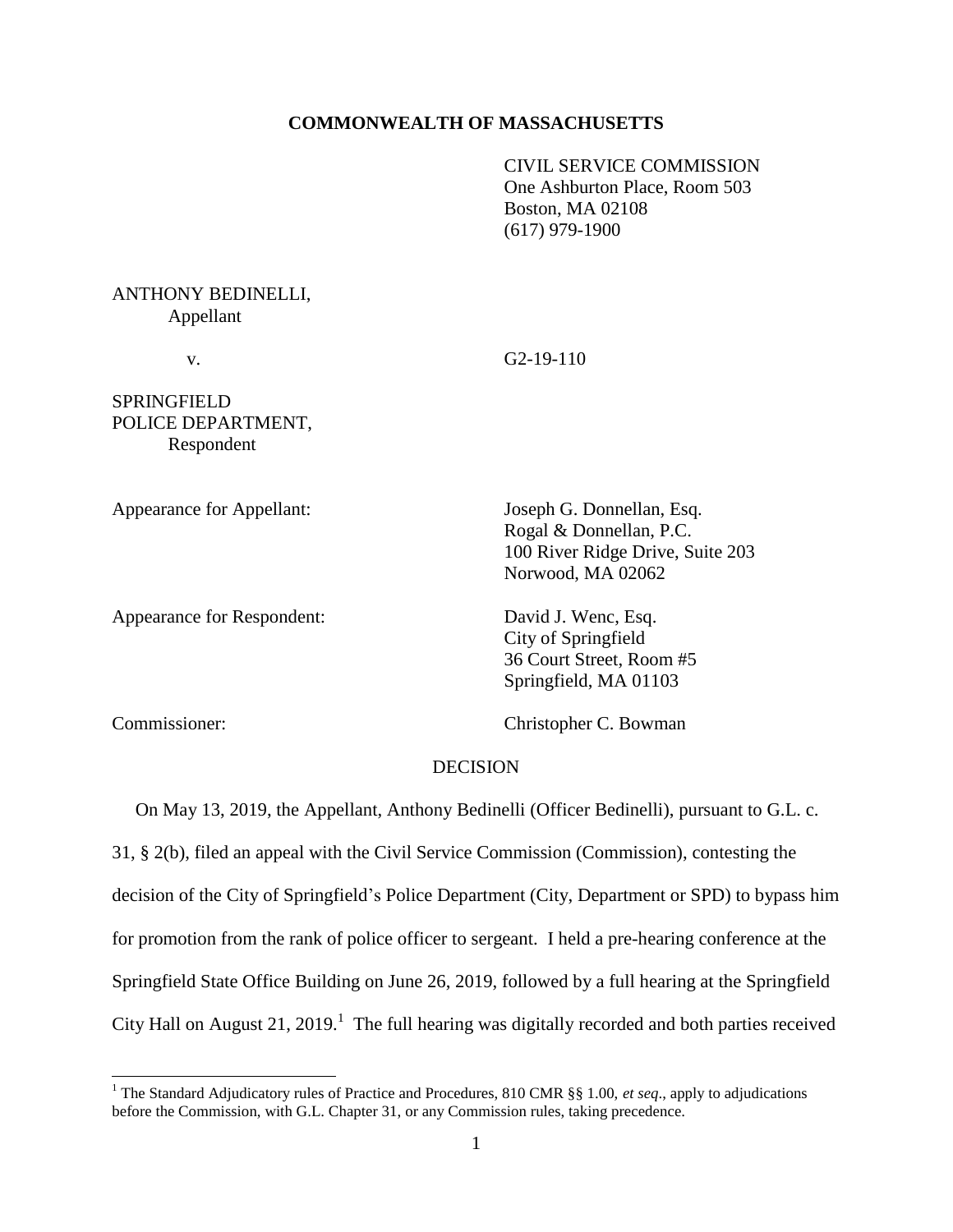a CD of the proceeding.<sup>2</sup> The parties submitted proposed decisions on October 18<sup>th</sup> and 20<sup>th</sup>, 2019.

# **FINDINGS OF FACT**

Twenty-one (21) Joint Exhibits  $(Jx-1 - Jx-21)$  and seventeen (17) Respondent Exhibits (Rx-1  $-$  Rx-17) were entered into evidence<sup>3</sup>.

## *Called by the SPD:*

l

- Lynn Vedovelli, Human Resources & Payroll Manager, SPD; and
- Cheryl C. Clapprood, Police Commissioner, SPD

## *Called by Officer Bedinelli:*

Anthony Bedinelli, Appellant

and taking administrative notice of all matters filed in the case and pertinent statutes,

regulations and policies, and reasonable inferences therefrom, I find the following:

- 1. Located in Hampden County in Western Massachusetts, Springfield is the state's third largest city with a population of approximately 155,000.
- 2. Officer Bedinelli was born and raised in Springfield. After serving as a police cadet, he was appointed as a Springfield Police Officer in 1993. Officer Bedinelli has an Associate's degree in criminal justice from Springfield Technical Community College and has served in the Air National Guard. (Testimony of Officer Bedinelli)

<sup>&</sup>lt;sup>2</sup> If there is a judicial appeal of this decision, the plaintiff in the judicial appeal would be obligated to supply the court with a transcript of this hearing to the extent that he/she wishes to challenge the decision as unsupported by the substantial evidence, arbitrary and capricious, or an abuse of discretion. If such an appeal is filed, these CDs should be used to transcribe the hearing.

<sup>&</sup>lt;sup>3</sup> Rx-16 is the 1/21/15 Amended Complaint & Release re: E.K and Rx-17 is the 2018 Arbitration Award related to the Appellant.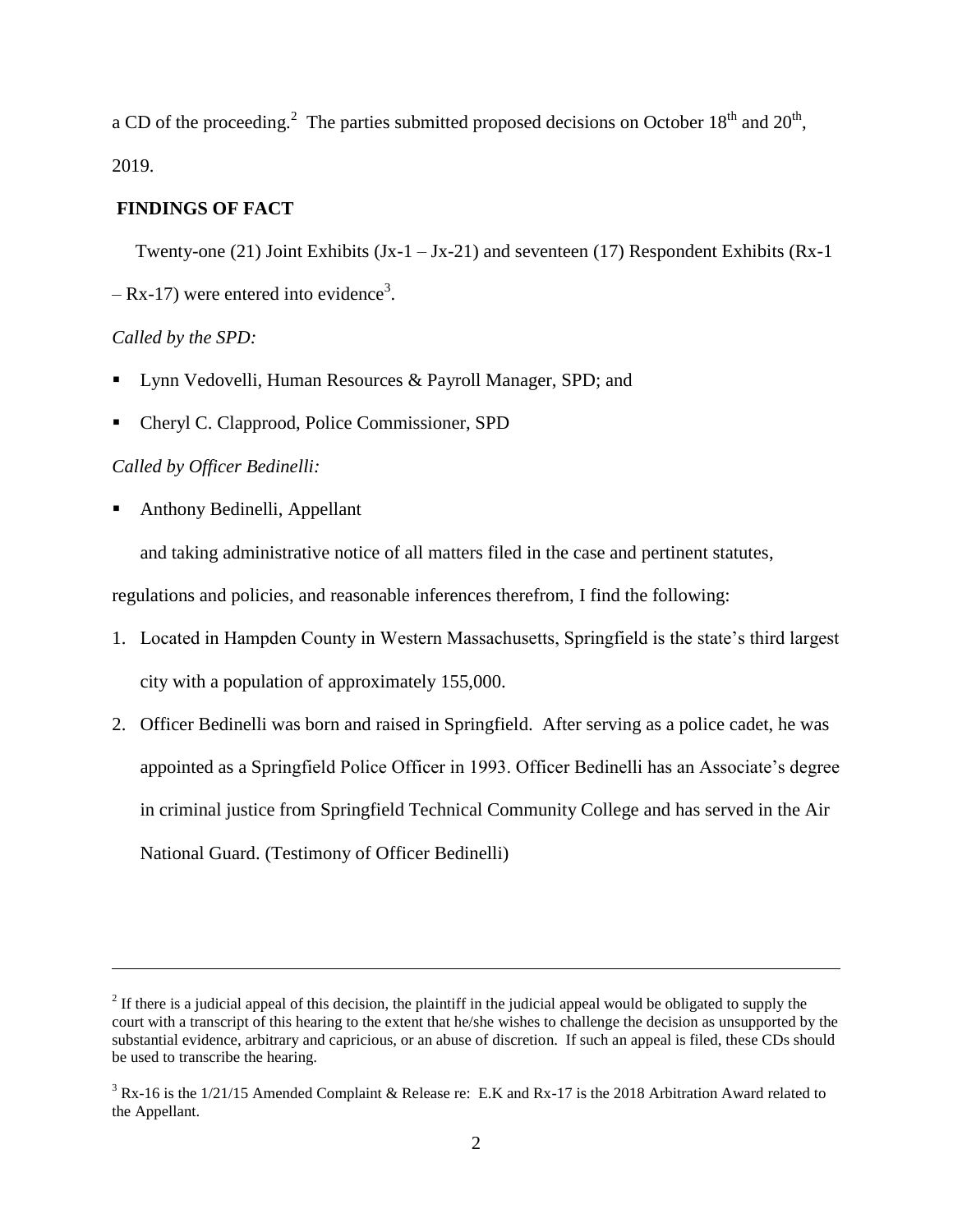- 3. On September 6, 2017, Officer Bedinelli took the civil service promotional examination for police sergeant and received a score of 78. His name was placed on an eligible list of candidates for Springfield Police Sergeant on February 1, 2018. (Stipulated Facts)
- 4. On March 29, 2018, the SPD created Certification No. SPRO 19-0006 from which five (5) candidates were ultimately promoted to police sergeant, four (4) of whom were ranked below Officer Bedinelli. (Stipulated Facts)
- 5. In a bypass letter dated March 25, 2019 regarding Officer Bedinelli, then-Acting Springfield Police Commissioner Cheryl Claprood wrote in part:

"It is the department's position that the cumulative career of this candidate shows a pattern of blatant lack of respect to the citizens of Springfield and an appointment / promotion of this individual would be detrimental to the public interest. The department feels any promotion of this officer would create community outrage and be extremely detrimental to community relations and trust."  $(Jx-8)$ 

- 6. The March 25, 2019 letter referenced the following discipline regarding Officer Bedinelli: a) a 1997 six-month suspension for leaving his post without permission after learning that his dogs had attacked a child; b) a 2004 written reprimand regarding an off-duty verbal altercation with a citizen; c) a 2006 termination that was modified to a six-month suspension by an arbitrator regarding an alleged assault and alleged false statements on a police report; d) a 2015 requirement to attend training after an incident involving the issuance of a citation to a citizen; and e) a 2017 termination that was modified to a written reprimand by an arbitrator regarding an alleged altercation with a citizen during a road detail. (Jx-8)
- 7. Cheryl Clapprood became acting Police Commissioner for the City of Springfield on February 22, 2019. As acting Police Commissioner, Clapprood served as the decision-maker in regard to hiring, firing, promotion and discipline for the SPD. (Testimony of Clapprood)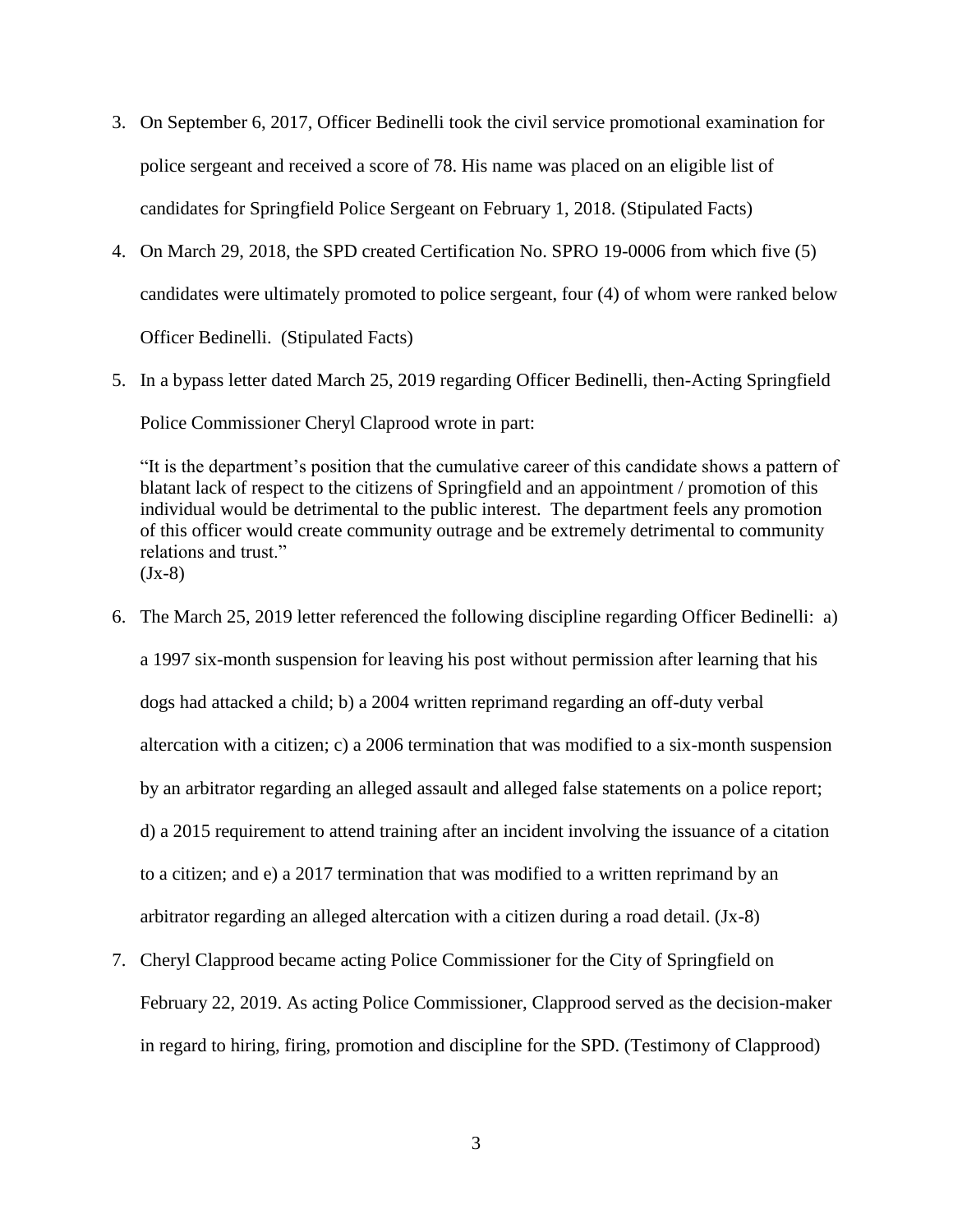- 8. When Commissioner Claprood was appointed, she was told by the City's Mayor that her charge was to "turn the SPD around", "place the SPD in a better light in the public eye", "start to regain the trust of the public", "start to make the SPD more transparent", "hold people accountable", "let the public know that the SPD was holding people accountable" and "start changing the image of the SPD". (Testimony of Clapprood)
- 9. The SPD interviewed Officer Bedinelli on March 21, 2019. The interviews were conducted by acting Deputy Trent Duda, Deputy Chief William Cochrane and acting Commissioner Clapprood. (Testimony of Commissioner Clapprood)
- 10. Prior to the interviews, Commissioner Clapprood was of the opinion that Officer Bedinelli should not be promoted because of his disciplinary history; however, she was open to hearing from him at the interview. (Testimony of Clapprood) The Appellant's disciplinary history, however, was not discussed during the interview. (Testimony of Officer Bedinelli)
- 11. After the interviews, Commissioner Clapprood and the others weighed the dates of the disciplinary issues in question as well as the nature of the disciplinary issues because other candidates had disciplinary issues as well. (Testimony of Clapprood)
- 12. Commissioner Clapprood was concerned that Officer Bedinelli's "cumulative career" showed a "pattern of disciplinary problems" and that most, if not all, of these disciplinary problems dealt with Officer Bedinelli's interaction with the public and that his actions had generated media attention that reflected poorly on the SPD. (Testimony of Clapprood)
- 13. Before making her decision, Commissioner Clapprood reviewed the underlying events regarding all of the disciplinary actions against Officer Bedinelli. Although some of the discipline was overturned and/or modified by arbitrators, Commissioner Clapprood was still concerned about the underlying misconduct that was proven. (Testimony of Clapprood)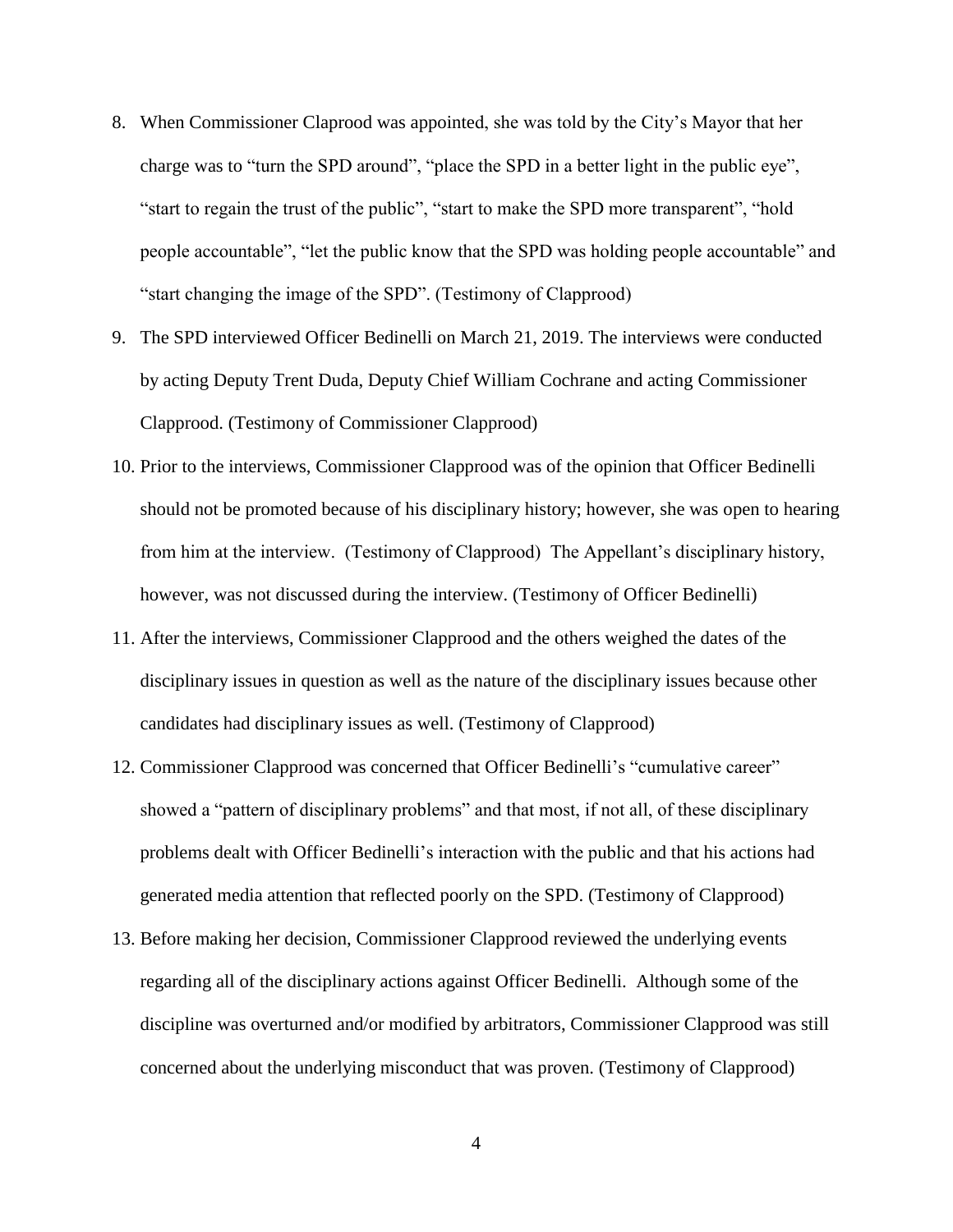- 14. Commissioner Clapprood recounted that the appearance of Officer Bedinelli's name on the promotion list drew "public outrage", which she encountered at "public speak outs", that she attended prior to making her decision. (Testimony of Clapprood)
- 15. Commissioner Clapprood reviewed the disciplinary histories of all the candidates promoted above Officer Officer Bedinelli. Commissioner Clapprood concluded that the disciplinary histories of the promoted candidates "were not nearly as significant" as the disciplinary history of Officer Officer Bedinelli and did not produce the level of publicity that Officer Bedinelli's misconduct had produced. (Testimony of Clapprood)  $(Jx-16-Jx-21)$

### *Legal Standard*

 The fundamental purpose of the civil service system is to guard against political considerations, favoritism, and bias in governmental hiring and promotion. The commission is charged with ensuring that the system operates on "[b]asic merit principles." Massachusetts Assn. of Minority Law Enforcement Officers v. Abban, 434 Mass. 256, 259 (2001), citing Cambridge v. Civil Serv. Comm'n., 43 Mass.App.Ct. 300, 304 (1997). "Basic merit principles" means, among other things, "assuring fair treatment of all applicants and employees in all aspects of personnel administration" and protecting employees from "arbitrary and capricious actions." G.L. c. 31, section 1. Personnel decisions that are marked by political influences or objectives unrelated to merit standards or neutrally applied public policy represent appropriate occasions for the Civil Service Commission to act. Cambridge at 304.

 The issue for the Commission is "not whether it would have acted as the appointing authority had acted, but whether, on the facts found by the commission, there was reasonable justification for the action taken by the appointing authority in the circumstances found by the commission to have existed when the Appointing Authority made its decision." Watertown v. Arria, 16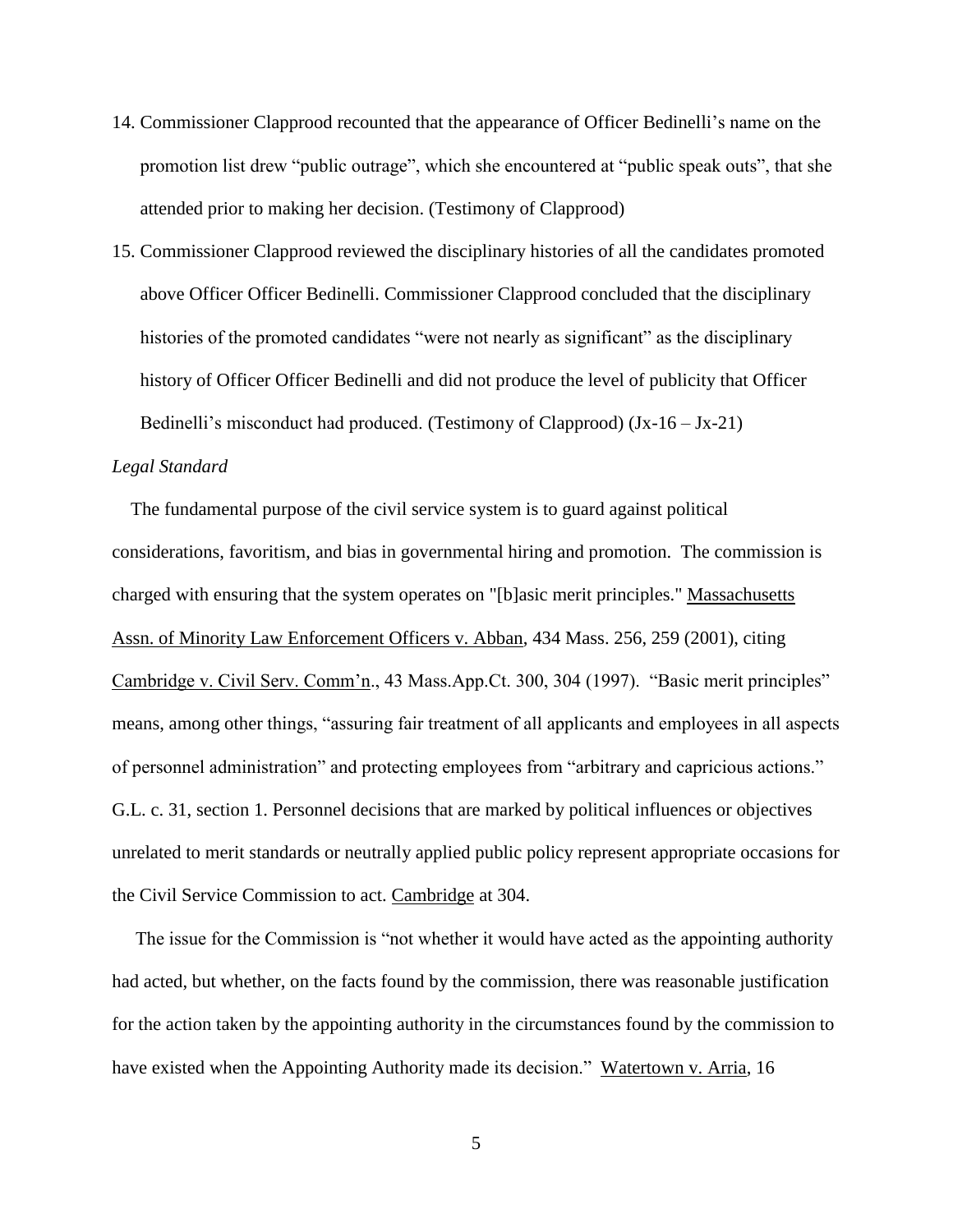Mass.App.Ct. 331, 332 (1983). See Commissioners of Civil Service v. Municipal Ct. of Boston, 369 Mass. 84, 86 (1975); and Leominster v. Stratton, 58 Mass.App.Ct. 726, 727-728 (2003).

 The Commission's role, while important, is relatively narrow in scope: reviewing the legitimacy and reasonableness of the appointing authority's actions. City of Beverly v. Civil Service Comm'n, 78 Mass.App.Ct. 182, 189, 190-191 (2010) citing Falmouth v. Civil Serv. Comm'n, 447 Mass. 824-826 (2006) and ensuring that the appointing authority conducted an "impartial and reasonably thorough review" of the applicant. The Commission owes "substantial deference" to the appointing authority's exercise of judgment in determining whether there was "reasonable justification" shown. Beverly citing Cambridge at 305, and cases cited. "It is not for the Commission to assume the role of super appointing agency, and to revise those employment determinations with which the Commission may disagree." Town of Burlington and another v. McCarthy, 60 Mass. App. Ct. 914, 915 (2004).

Disputed facts regarding alleged prior misconduct of an applicant must be considered under the "preponderance of the evidence" standard of review as set forth in the SJC's recent decision in Boston Police Dep't v. Civil Service Comm'n, 483 Mass. 461 (2019), which upheld the Commission's decision to overturn the bypass of a police candidate, expressly rejecting the lower standard espoused by the police department. Id., 483 Mass. at 333-36.

### *Analysis*

 Officer Bedinelli's prior disciplinary history as a police officer was a valid reason to bypass him for promotional appointment to sergeant. I carefully reviewed the entire record here, paying particular attention to all reports and other documents related to Officer Bedinelli's prior misconduct.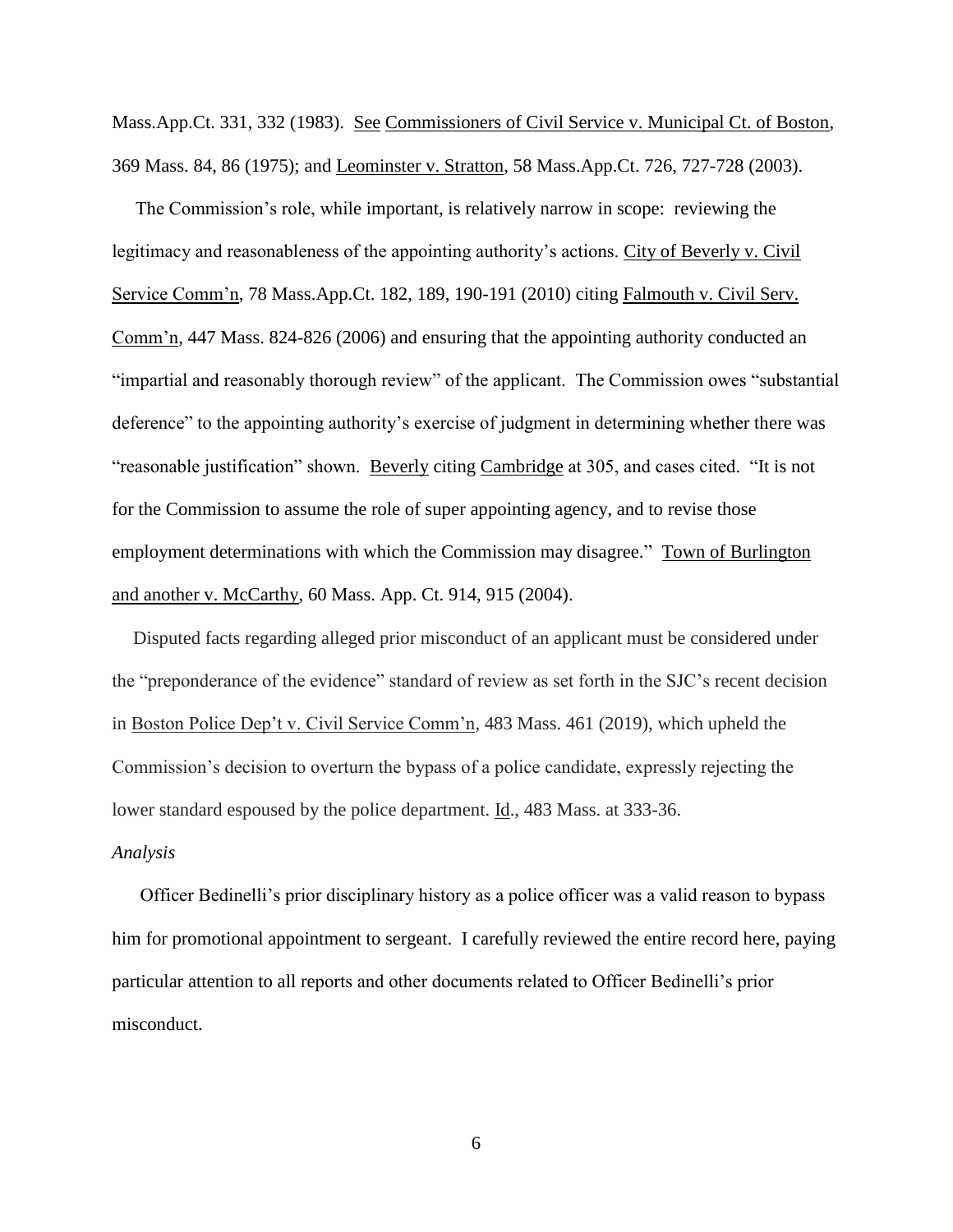The record shows that, in 1997, Officer Bedinelli was assigned to radio dispatch when a 911 call came in reporting that two Rottweiler dogs were attacking a child. Based on the address, Officer Bedinelli was sure that the dogs in question belonged to him and that the dogs must have gotten out of his backyard. Before being excused from duty to go home, Officer Bedinelli can be heard on a Department recording saying "we are not sending a cruiser". Based on the reports, it appears that no cruiser arrived on scene for 30 minutes after the call was made. Officer Bedinelli was suspended for six months based on various charges, including neglect of duty. Officer Bedinelli appealed that suspension to the Civil Service Commission and the Commission upheld the discipline. The victim of the dogs' attack, who was eight years old at the time, and, according to published reports included in the record, still has physical scars and anxiety from the attack, attended one of the "speak-outs" referenced by Commissioner Clapprood to speak against promoting Officer Bedinelli to sergeant in 2019.

 The 2004 written warning involved an off-duty incident in which Officer Bedinelli became embroiled in a verbal dispute regarding a parking space. Based solely on reports and statements *by Officer Bedinelli* at the time, it is clear that he escalated the dispute by: exiting his vehicle (that he parked in front of a fire hydrant); walking over to the female's vehicle; pulling out his police badge; and telling the female driver that she was "acting like a bitch".

 In 2006, Officer Bedinelli was terminated by the Springfield Police Department for allegations involving another off-duty incident at a local bar in which he allegedly punched a female bar patron and then allegedly made false statements about the incident in an Arrest Report. The termination was appealed to an arbitrator. The arbitrator agreed with the SPD that Officer Bedinelli's actions that night were more akin to a "bouncer" as opposed to a police officer and concluded that a six-month suspension was the appropriate penalty for that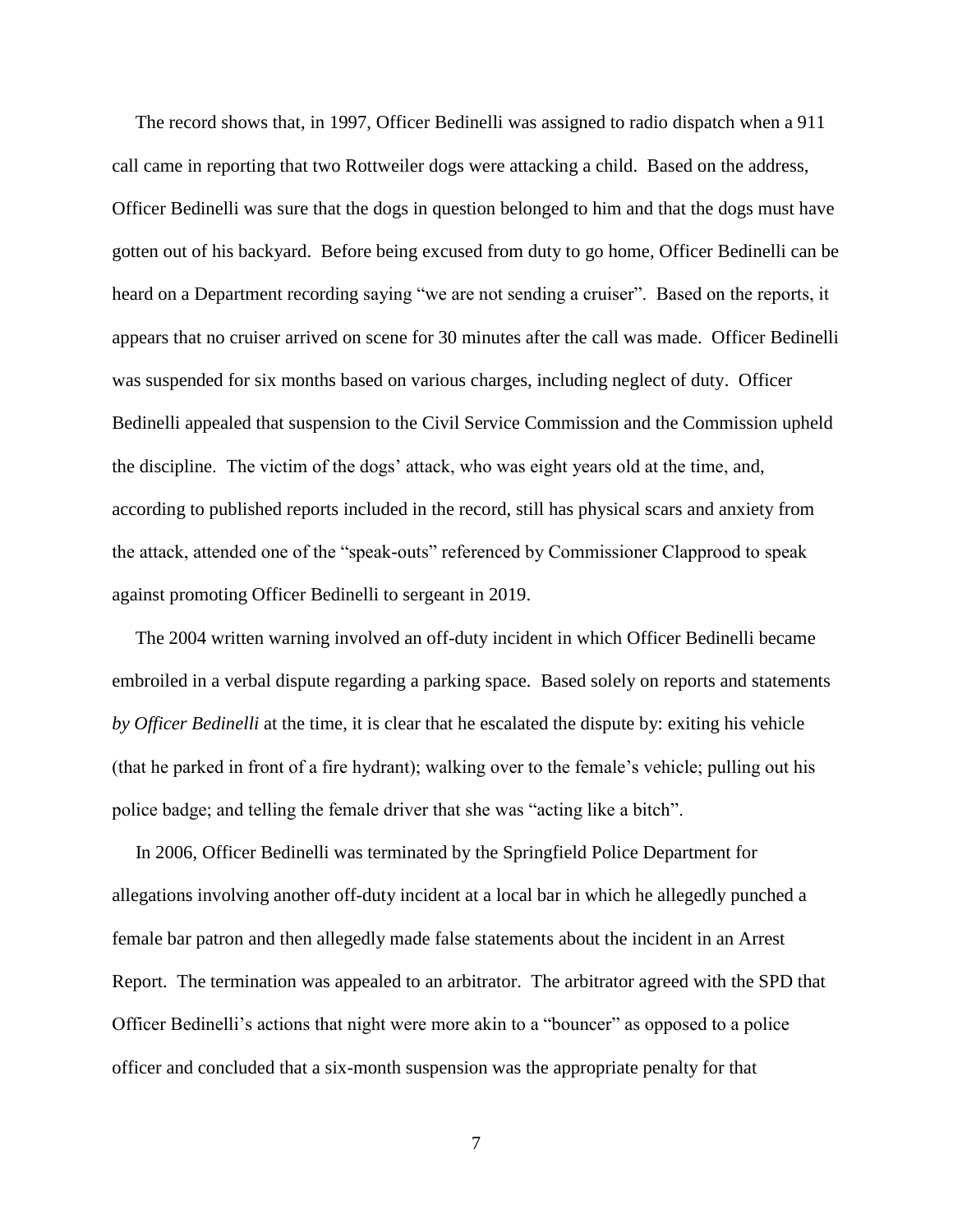misconduct. However, since the arbitrator concluded that Officer Bedinelli did not submit a false arrest report, he overturned the SPD's decision to terminate Officer Bedinelli. The arbitrator's decision states in part that " … I am convinced that the charges [against Officer Bedinelli] are sufficiently serious to impose a more demanding standard [on the SPD] than 'preponderance of the evidence.' Therefore, the standard I will apply in this case is 'clear and convincing evidence.'" (emphasis added) Applying this higher evidentiary standard to the SPD, the arbitrator concluded that, "I am satisfied that there is not 'clear and convincing' evidence that Officer Bedinelli submitted [an] Arrest Report ' … knowing the same to be false in a material matter ...".<sup>4</sup> As the Commission correctly applies the "preponderance of evidence" standard in both bypass and disciplinary appeals, I gave no weight to the above-referenced conclusion by the arbitrator in the context of deciding whether the SPD was justified in bypassing Officer Bedinelli for promotion.

 That turns to Officer Bedinelli's second termination in 2017, which was also overturned by an arbitrator. In that matter, the City's Community Police Hearing Board (CPHB), after a hearing, "found the testimony of the witnesses credible that Bedinelli [while on duty] choked and punched a civilian, Ms. [name redacted] without cause." The CPHB also found that Officer Bedinelli had failed to submit the proper reports indicating that he had used his pepper spray during the incident. The arbitrator, after conducting a hearing, made a series of conclusions including that: "there is not one scintilla of evidence which indicates that Officer Bedinelli conducted himself in anything but a professional manner in an attempt to get [female citizen's son] to comply with his directives. In the opinion of this Arbitrator, there is no hint that he (Bedinnelli) was guilty of misconduct or neglect of duty." I have given the Arbitrator's

l

 $4$  The arbitrator also opined that it would have been permissible for him to require the SPD to prove "beyond a reasonable doubt" that Officer Bedinelli submitted a false Arrest Report.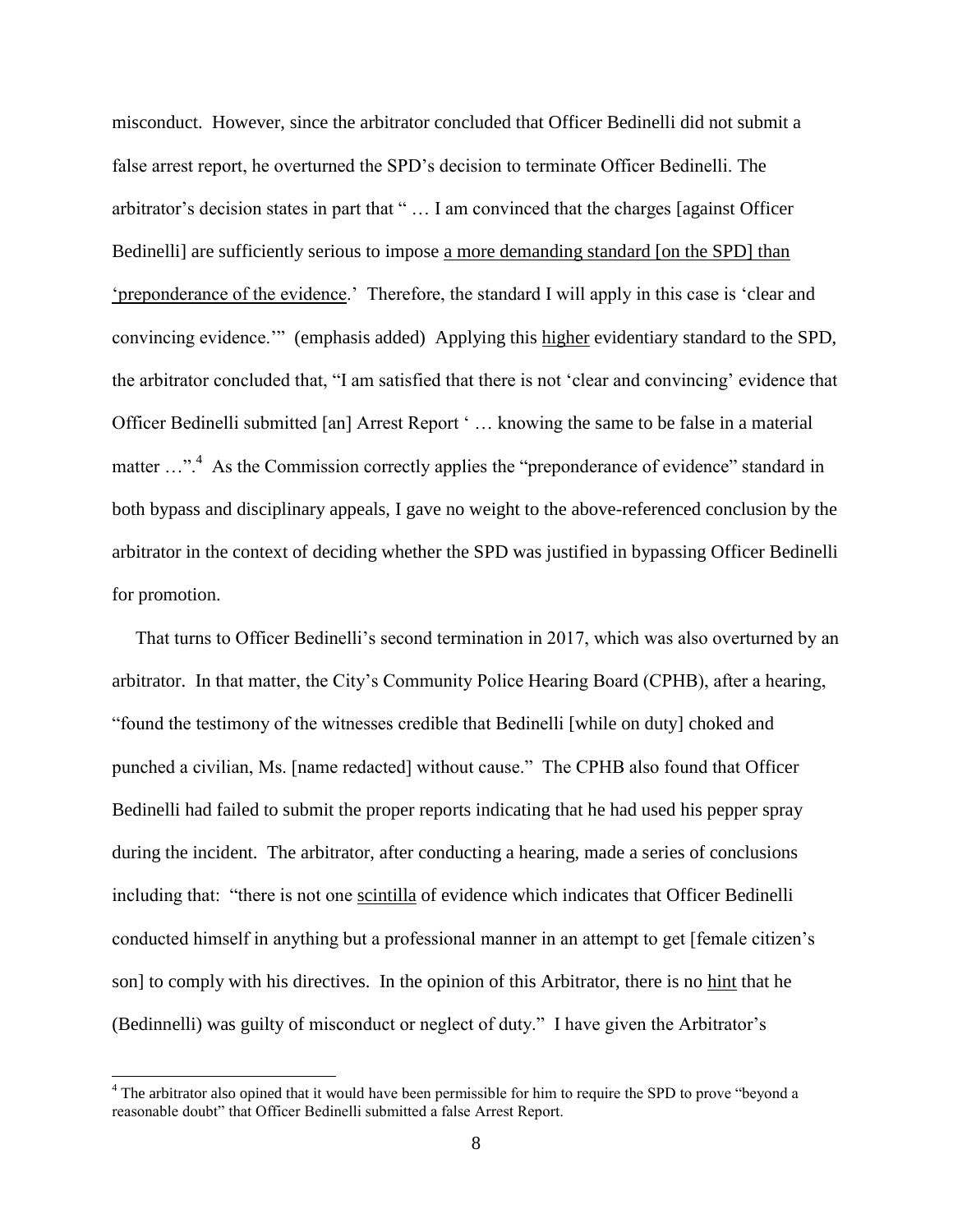conclusions little weight as: 1) they appear to be contradicted by his *own* findings regarding

what occurred; and 2) other eyebrow-raising findings of the arbitrator appear to miss, entirely,

the responsibility that Officer Bedinelli has to de-escalate potentially volatile situations.

To ensure clarity (and transparency), the below "background" is taken verbatim from the

arbitrator's decision:

"On November 3, 2017, Officer Bedinelli and [police officer] were working a paid detail at a construction site and were positioned at a corner of Dearborn Street and Wilbraham Road. It was the duty of two officers at this site to prevent automobiles from entering Dearborn Street due to the street construction taking place at that location.

During the detail, a green Honda Civil approached to enter Dearborn Street. Officer Bedinelli stopped the driver of the Honda and informed him that he would be required to go around the block and enter Dearborn Street from a different direction. Evidence indicates that the driver of this Honda, which was described by witnesses as being very loud in a 'souped up' car used for street racing, was very loud to the officers swearing at them. When he was not allowed to enter Dearborn Street, which is where his mother lived, he sped off and eventually followed the detour to her home at a high rate of speed. The driver backed the Honda into the driveway at [address redacted] and both officers approached the driver to obtain his license and registration. When asked by Officer Bedinelli for his name and to produce his license and registration, the driver continued his tirade of refusing to cooperate while continuing his swearing to and at the officers. The driver was reported to have said loudly that the car was on private property. Further, he grilled the Officers saying what did I do wrong and when Officer Bedinelli asked for the keys, the driver continued to refuse to give the officers the keys to the car or his drivers' license or the registration. Evidence clearly indicates that the driver continued to scream and use vulgar language directed toward the officers.

Officer Bedinelli then informed the driver that his failure to provide the information meant that he would be arrested. At some point the driver's mother [Ms. R] came to the area in an attempt to intervene in this encounter.

At that time, this driver, who was described by a neighbor as being a 'loudmouth' and drove the very loud car, ran from Officer Bedinelli who attempted to spray the individual with pepper spray but missed, and according to [Ms. R], sprayed her sleeve. Subsequently, the subject turned, picked up an aluminum Swiffer handle and while holding it like a bat and swinging it, continuously yelling at the officers repeatedly saying, 'Come on you mother fuckers I'll beat you with this stick.' Both officers unholstered their service revolvers as they were concerned for their safety and the subject ran from the driveway.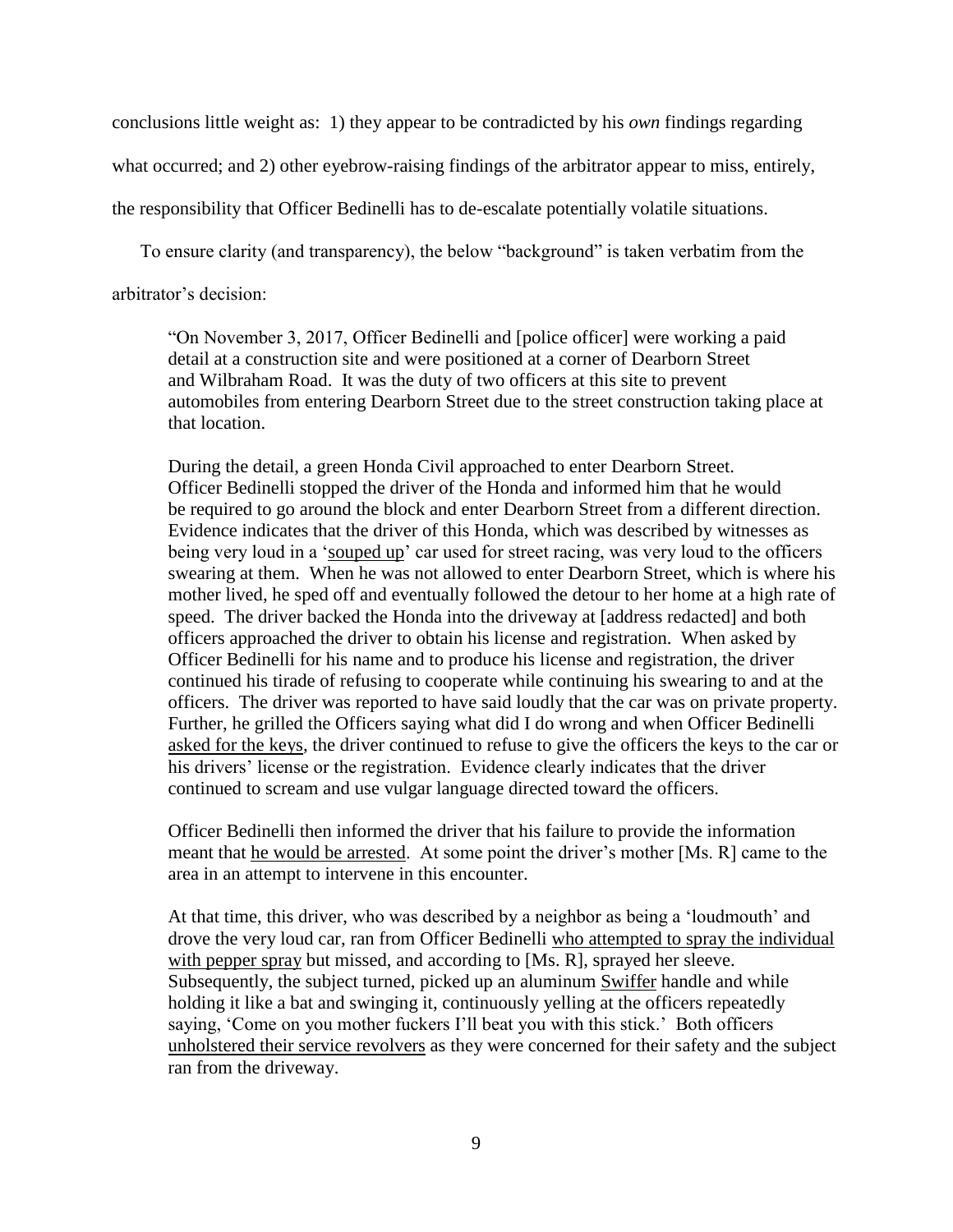The driver's mother [Ms. R] came at the officers and pleaded with Officer Bedinelli not to shoot her son. While [Ms. R] stated that Officer Bedinelli grabbed her by the throat and punched her in the chest, Officer Bedinelli testified that he put his hand up for [Ms. R] to back off and also that he never grabbed her throat, nor did he punch her in the chest. [Police officer] also testified that Officer Bedinelli did not grab [Ms. R] by the throat, nor did he punch her in the chest.

In addition, [Mr. C], who testified that he observed the entire scene from his porch across the street from [address redacted], testified that he saw Officer Bedinelli put his hands on the throat of [Ms. R] but did not observe Officer Bedinelli punch her in the chest. However, a next-door neighbor, [Ms. M] testified that she observed Officer Bedinelli hit [Ms. R] in the chest and started choking her." (emphasis added) (R-17)

 While the arbitrator was free to assess the credibility of witnesses, it is, difficult, at best, to square this "background", penned by the arbitrator, with the arbitrator's subsequent conclusion that: "there is not one scintilla of evidence which indicates that Officer Bedinelli conducted himself in anything but a professional manner in an attempt to get [female citizen's son] to comply with his directives. In the opinion of this Arbitrator, there is no hint that he (Bedinnelli) was guilty of misconduct or neglect of duty." Finally, the arbitrator concluded that, "One other factor involved in this case is the fact that Officer Bedinelli had two prior six-month suspensions. While this was used by the City to also justify the discharge of Officer Bedinelli, this, according to this Arbitrator was totally inappropriate and unjustified. The reason for this is the fact that Mr. Bedinelli had been disciplined for those two previous infractions and they cannot now be used as double jeopardy."

 It is not for the Commission to determine whether there was just cause to terminate Officer Bedinelli from the Springfield Police Department for his alleged misconduct in 2017. That decision, which the City chose not to challenge through a judicial appeal, was for the Arbitrator. In the context of this de novo proceeding before the Commission, however, I find that: 1) based solely on the Arbitrator's own description and findings, Officer Bedinelli's actions reflected poor judgment and an inability to deescalate an adversarial encounter; and 2) this represents an